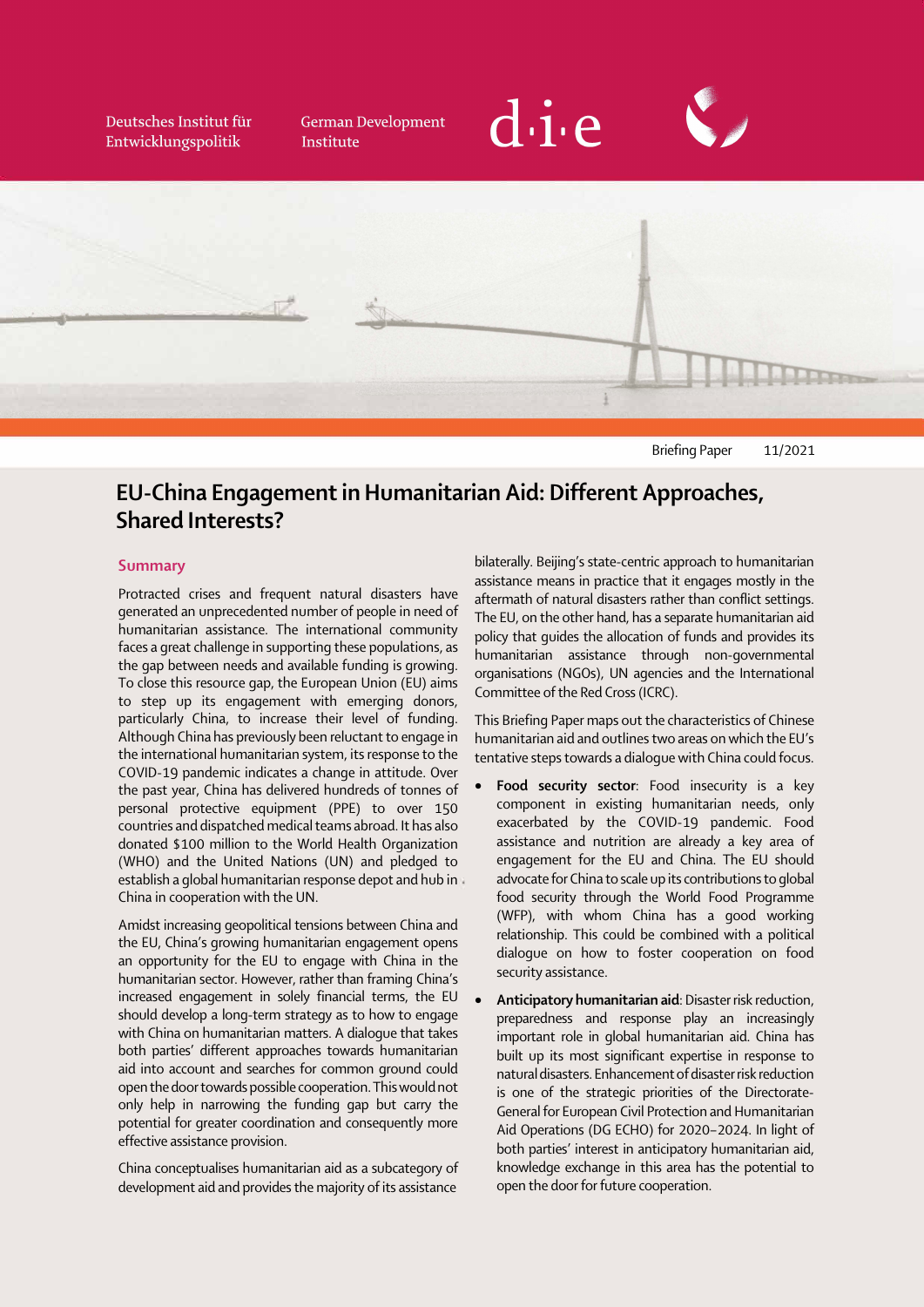# Engagement with China to address resource gap in humanitarian aid

 $\ddot{\phantom{0}}$ A growing number of protracted crises, record levels of displacement and frequent natural disasters have generated an unprecedented number of people in need of humanitarian assistance. The COVID-19 pandemic has further exacerbated vulnerable populations' existing humanitarian needs with a particularly negative impact on food security. The latest WFP report estimates that 270 million people are acutely food insecure or at high risk in 2021. In response, the total requirements for the UN Global Humanitarian Response Plan for COVID-19 reached a record high of \$39 billion by November 2020. However, with contributions stagnating, the UN is facing a record funding gap of \$22 billion (OCHA, 2021a, p. 9).

To close this resource gap, the EU, increasingly exasperated with shouldering the biggest share of international humanitarian funding, aims to step up its engagement with other traditional and emerging donors to increase their level of funding. With regards to emerging donors, the Communication on the EU's humanitarian action from 10 March 2021 specifically points out China.

Compared to China's developmental budget and its economic capacity, humanitarian aid has been traditionally of low priority for Beijing. However, although China's aid contributions trail those of traditional donors – even at its largest annual contribution in 2017 China provided less than 1 per cent of total reported humanitarian funding – they have grown substantially over the past decade. Furthermore, China's response to the COVID-19 pandemic indicates a turning point for its international humanitarian engagement. In the largest and widest ranging emergency humanitarian operation since the founding of the People's Republic in 1949, China delivered hundreds of tonnes of PPE to over 150 countries, dispatched 35 medical teams abroad and donated \$100 million to the WHO and the UN Global Humanitarian Response Plan for COVID-19. In addition, President Xi Jinping pledged to set up a \$2 billion COVID-19 recovery fund for developing countries within the next two years and to establish a global humanitarian response depot and hub in China in cooperation with the UN. Furthermore, China's most recent White Paper on its international development cooperation from January 2021 gives unprecedented attention to humanitarian aid, illustrating its increased strategic significance for Beijing.

 $\vdots$  $\vdots$ China's growing interest in humanitarian aid opens an opportunity for the EU to engage with China in the humanitarian sector. However, rather than framing the wish for China's increasing engagement in solely financial terms, the EU should develop a long-term strategy as to how to engage with China on humanitarian matters. In light of the increasing geopolitical tensions between the EU and China, as illustrated in recent reciprocal sanctions and halting of talks on the EU-China Comprehensive Agreement on Investments, this is no easy task. Yet, engaging in a constructive dialogue that looks for a common denominator in spite of both parties' different understandings of humanitarian aid might open the door towards possible cooperation. This would not only help in narrowing the funding gap but could have the potential for greater coordination between the actors and consequently more effective assistance provision.



Source: Authors, based on OCHA 2021b.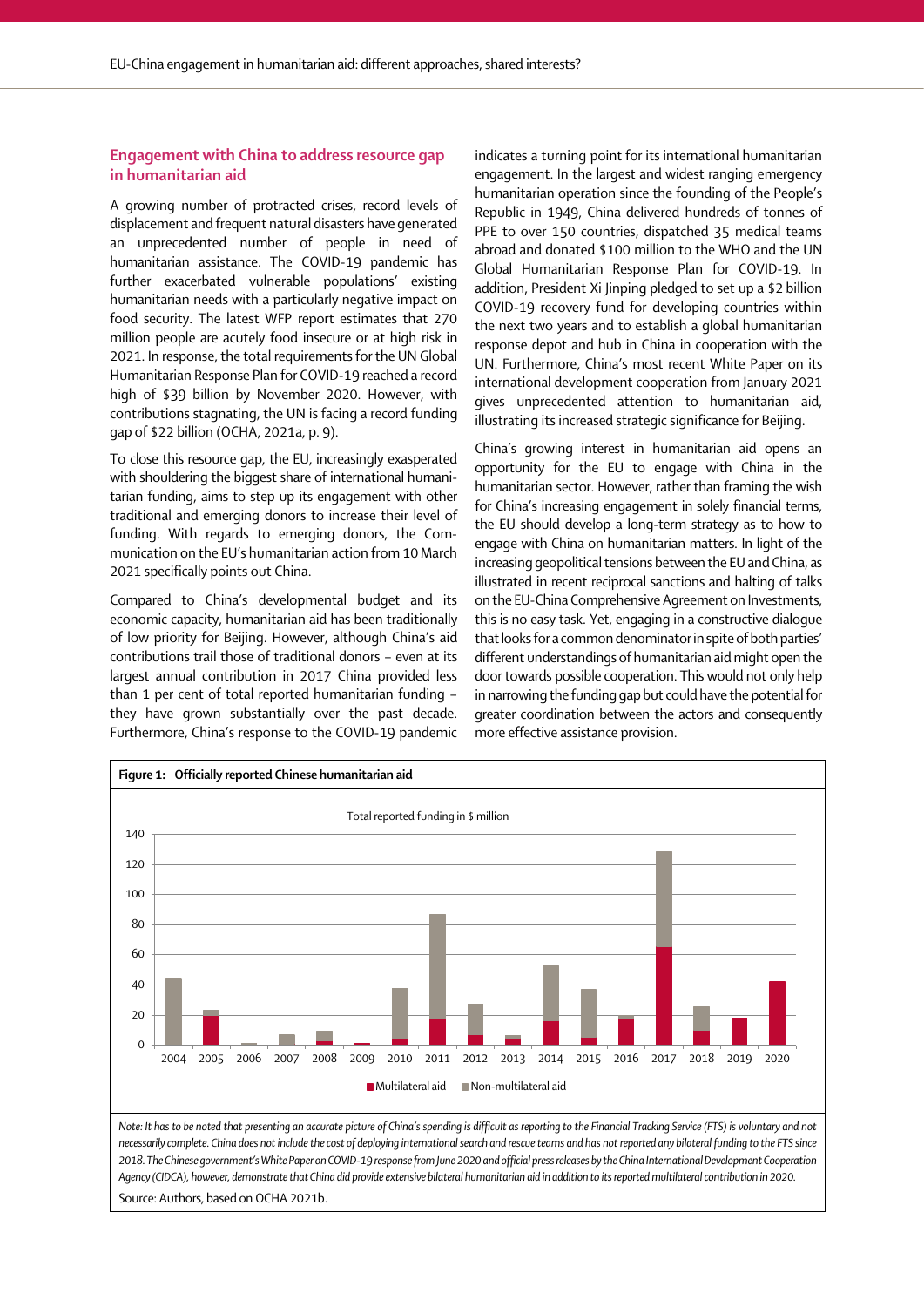# EU and Chinese humanitarian aid – different conceptualisations, actors and priorities

The first and most significant difference between the EU and China's humanitarian aid is Beijing's state-centric approach. Rooted in traditional Confucian concepts of responsibility, which view alleviating suffering as the state's central duty and an important source of its legitimacy, Chinese humanitarian aid is based on the understanding of the state as the primary responder in disaster relief.

The main responsibility for China's humanitarian aid lies with the China International Development Cooperation Agency (CIDCA). Given that this mandate was previously shared by the Ministry of Foreign Affairs and the Ministry of Commerce, CIDCA's creation in March 2018 was a starting point for the Chinese government to address its aid effectiveness. Whereas CIDCA is set up directly under the State Council Information Office (SCIO) and is responsible for policy-making, project approvals, coordination and funding management, one of the key actors in the delivery of domestic and international humanitarian aid is the People's Liberation Army. In addition, the number of Chinese civil society organisations (CSOs) engaged in humanitarian activities has been on the rise since the Nepal earthquake in 2015, where they provided emergency rescue and relief services. While Chinese CSOs work in close affiliation with the Chinese government and are therefore not comparable to Western NGOs, they do contribute to a growing pluralisation of the Chinese humanitarian aid sector (Hirono, 2018).

The second difference between the EU and China is that the EU separates development cooperation from its humanitarian assistance and has a separate humanitarian aid policy that guides the allocation of funds. China, on the other hand, conceptualises humanitarian aid as a subcategory of development aid and stresses that "[w]hile effectively addressing short-term humanitarian needs, the international community should prioritize development" (Permanent Mission of the People's Republic of China to the UN, 2020). Rather than following an explicit humanitarian aid policy, China's humanitarian engagement is guided by its foreign aid policy. Consequently, CIDCA's mandate includes the alignment of China's foreign aid operations with its foreign policy goals, in particular the Belt and Road Initiative. The principles of mutual respect for sovereignty, non-interference in internal affairs, and equality form the basis for its cooperation with the Global South. Therefore, when providing humanitarian aid and stressing the importance of multilateralism and adherence to humanitarian principles, China insists on respecting the primary role of the recipient country in the coordination of humanitarian assistance (Hirono, 2018).

Whereas the EU provides humanitarian aid via international NGOs, UN agencies and the ICRC, Beijing provides more than half of its humanitarian aid bilaterally to other governments. Multilateral contributions reported to the UN Office for the Coordination of Humanitarian Affairs (OCHA)

 $\overline{a}$ Financial Tracking Service between 2004 and 2020 accounted for just over 40 per cent of Chinese total humanitarian funding and were channelled almost exclusively through the UN. The main beneficiary of these contributions is the WFP, which received almost 80 per cent of China's total multilateral humanitarian contributions between 2011 and 2019, demonstrating the Chinese preference for food security.

As one of the most natural disaster stricken countries, China has built up its most significant expertise in response to natural catastrophes and Beijing provides the majority of its relief assistance in response to such disasters rather than to conflict settings, like the EU. Providing humanitarian aid in conflict settings would involve assisting people in areas controlled by opposition forces and inevitably interfering with the recipient country's sovereignty, which violates China's principle of non-interference. Consequently, China's contributions to humanitarian crises in the past have been rather ad hoc, focusing on one or two natural disaster emergencies per year. In 2019 for example, the response to Cyclone Idai hitting Mozambique and Zimbabwe constituted over 80 per cent of total Chinese humanitarian funding. Over the past 15 years, the geographic priorities in China's humanitarian aid allocations have shifted from China's greater neighbourhood to sub-Saharan African countries, which have been receiving the majority share of China's humanitarian assistance since 2011.

## Areas for EU-China cooperation in the humanitarian sector

 $\ddot{\phantom{0}}$  $\cdot$ The EU's endeavour to increase engagement with China is still in its infancy. The preceding German Presidency of the Council of the EU wanted to use its time in office from July to December 2020 to "identify existing Member State initiatives, establish a common strategic understanding, exchange best practices, and facilitate EU-wide coordination" (Auswärtiges Amt, 2020, p. 4). In spite of this ambition, little progress was made on the issue. In the absence of a clear humanitarian agenda, it has been difficult for EU officials to identify who within CIDCA is in charge of humanitarian aid and could act as an official partner. Another challenge is the absence of discussion platforms through which a possible dialogue could be pursued, as China does not take part in any international donor fora and is not a member of the Organisation for Economic Co-operation and Development (OECD) Development Assistance Committee (DAC) or the OCHA Donor Support Group. The German Presidency initially considered addressing humanitarian aid as part of broader dialogues between the EU and China but as many of the events did not take place due to the COVID-19 pandemic, this opportunity could not be realised.

 $\ddot{\phantom{0}}$ From an EU perspective, a possible dialogue with China in the humanitarian sector has to take the specificities of China's humanitarian aid into account. Rather than trying to persuade China to assimilate into the Western-dominated international humanitarian system, the EU is better advised